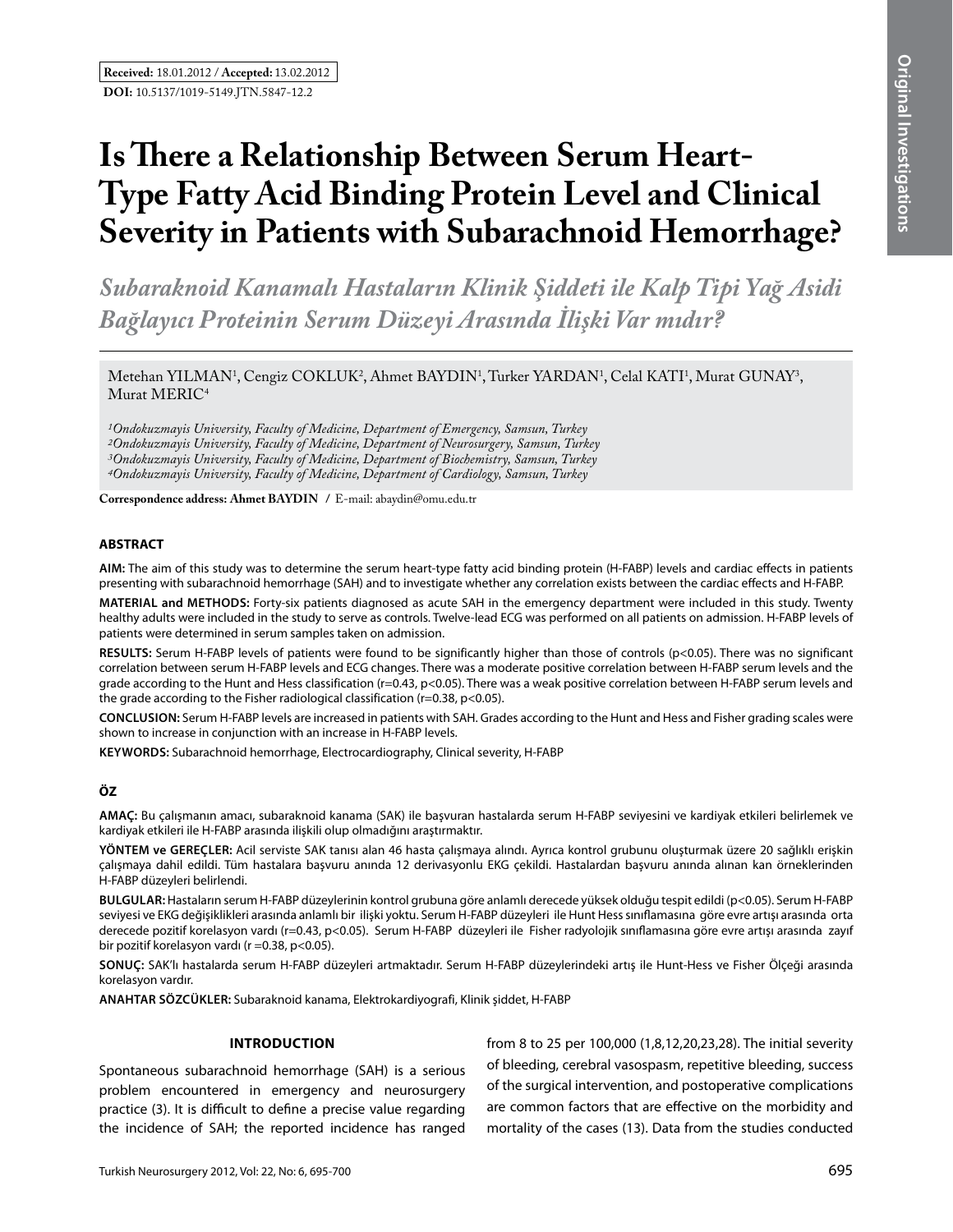show that the mortality rate varies, reaching a value of 50% in the first month after hemorrhage (26). It is important to conduct a precise evaluation of the patient's clinical status in the management of treatment modalities and determination of the prognosis. Cerebrovascular spasm (CVS) has an important role in the mortality and morbidity of the cases, and should be considered among the factors that may affect the clinical status of SAH (2).

Heart-type fatty acid binding protein (H-FABP) is a small protein (15 kDa) in the cytoplasm of heart muscle cells. H-FABP has been shown also in the distal tubule of the kidney, skeletal muscle and brain cells, lactating mammary glands, and the placenta. H-FABP and brain-type fatty acid binding protein (B-FABP) are the new potential markers for detecting brain damage (22).

## **Material and methods**

This prospective study was performed in Ondokuzmayıs University, School of Medicine, Emergency Department, from January 2011 to October 2011. Forty-six patients with spontaneous SAH were included in this study. In addition, 20 healthy adults were enrolled in the study to serve as a control group. A detailed physical examination was performed in all patients in the emergency room during the first application. Data from the patients included in the study were recorded during the first application. The imaging modalities [X-ray, computerized brain tomography (BT), electrocardiography (ECG), angiography], duration of hospitalization, and the last status of the patient (healing, exitus, vegetative state, and referral) were recorded. Verbal and written consent was obtained from patients and their relatives. Exclusion criteria were as follows: presentation more than 24 hours after hemorrhage, traumatic SAH, pregnant women with SAH, presence of kidney, liver or heart failure with SAH, and age less than 18 years. Venous blood samples were taken from patients diagnosed as SAH at presentation, and emergency biochemical investigations and complete blood count were done. In addition, to determine serum H-FABP levels, a 5 mL venous blood sample was taken at the same time. Blood

samples were taken from a tube without anticoagulant and were centrifuged at 1500 g rpm for 15 minutes. The serum polypropylene tubes were stored at -70°C until the final analysis. The same procedures were performed for venous blood samples taken from patients in the control group. Serum H-FABP levels were measured with the test kit HyCult (HK401) by using the monoclonal antibodies and non-competitive sandwich-type enzyme-linked immunosorbent assay (ELISA) method from Biotechnology (Uden, Netherlands). Measurements were made using the Tecan Sunrise ELISA Reader device. Clinical classification of patients was made according to the Hunt and Hess scale for clinical classification of SAH. BT scan was used for evaluating patients according to the Fisher radiological scale (Table I, II).

Exitus and surviving patients were grouped according to prognosis. All data were recorded using the SPSS 15.0 (Statistical Package for the Social Sciences) computer program. Because the data do not fit a normal distribution, nonparametric tests were used. The Mann-Whitney U test was used for two-group comparisons.

For comparison of more than two groups, the Kruskal-Wallis analysis of variance followed by Bonferroni-corrected Mann-Whitney U test was used, and Spearman correlation analysis was performed ( $r=0.38$ ) ( $p<0.05$ ).

Continuous variables of the data evaluated were expressed as mean  $\pm$  standard deviation. The data do not fit a normal distribution; thus, descriptive statistics are presented as the median (min-max).

#### **Results**

Of the 46 patients, 21 were males (45.7%) and 25 were females (53.3%). The mean age of the patients was  $53.8 \pm 16.2$  years. The largest group of patients was between the ages of 46-55 years (n=13, 28.3%) (Table III).

Seventy-eight percent of patients had several ECG changes. Most patients (91.3%) showed normal sinus rhythm, and atrial fibrillation was found in 8.7% of the patients. The mean ECG velocity was found as 84.1±21.4, while the median (min-max)

| Grade 1 | Asymptomatic, mild headache, neck stiffness                                           |
|---------|---------------------------------------------------------------------------------------|
| Grade 2 | Severe headache, neck stiffness, no neurological signs other than cranial nerve palsy |
| Grade 3 | Drowsiness, confusion, and moderate neurological signs                                |
| Grade 4 | Stupor, moderate-severe hemiparesis                                                   |
| Grade 5 | Deep coma and decerebrate posture                                                     |

**Table I:** Hunt and Hess Classification

**Table II:** Fisher's Classification System (the amount of blood in brain tomography)

| Grade 1 | No detectable subarachnoid blood        |
|---------|-----------------------------------------|
| Grade 2 | $\leq$ 1 mm in thickness, diffuse       |
| Grade 3 | Localized, >1 mm in thickness           |
| Grade 4 | Intracerebral or intraventricular blood |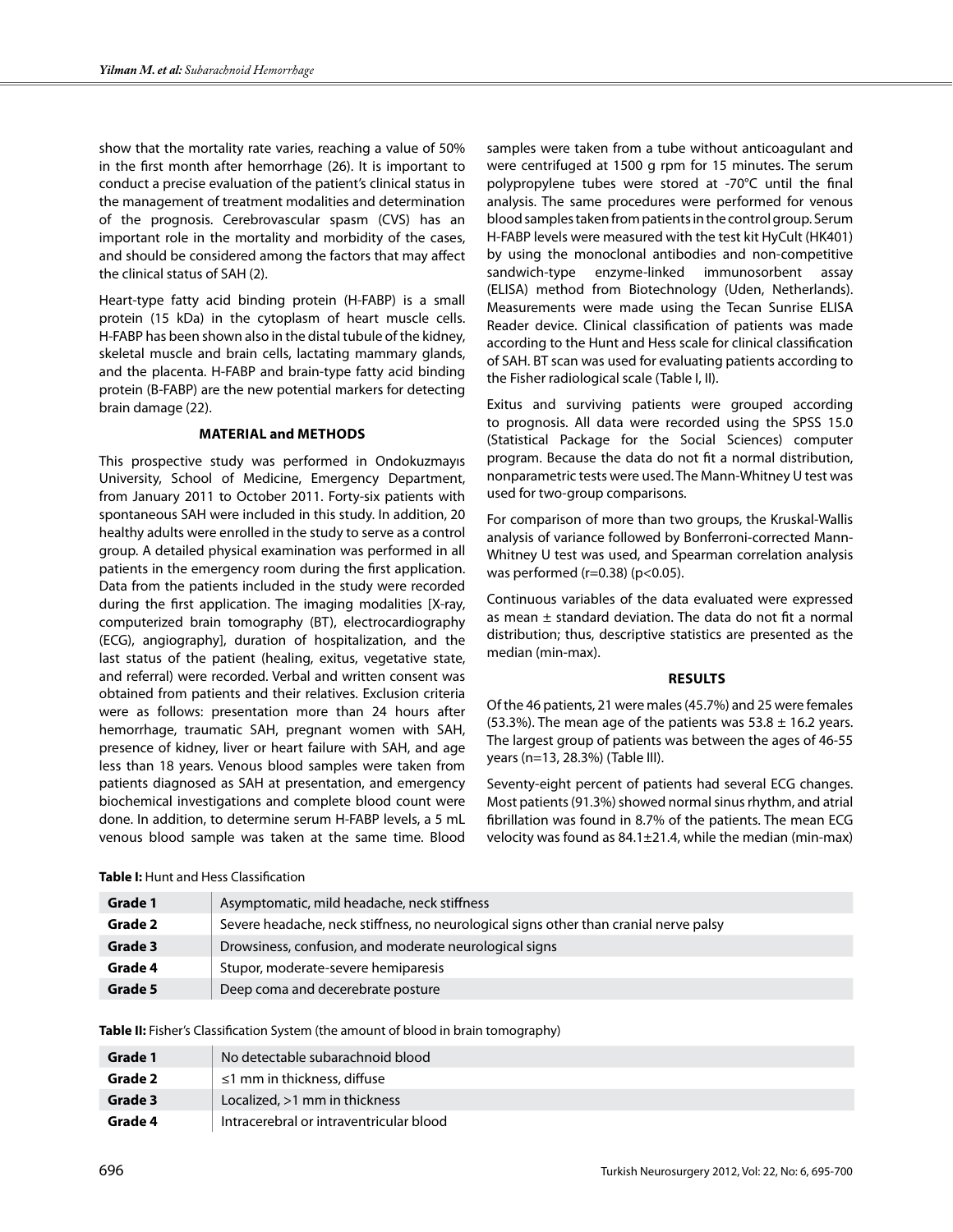value was 80 (50-165). Patients with SAH had significantly higher H-FABP levels in serum compared to the control group (Table IV, Figure 1).

The neurological status of patients was evaluated according to the Hunt and Hess scale at the time of the first application, and 19 of 46 patients (41.3%) were determined as Grade 1, followed in decreasing order of frequency by Grade 5, Grade 3-4, and Grade 2 (Figure 2).

There was a moderate positive correlation between H-FABP serum levels and the grade according to the Hunt and Hess classification (r=0.43, p<0.05) (Table V, Figure 3).

There was a weak positive correlation between H-FABP serum levels and the grade according to the Fisher radiological classification (r=0.38, p<0.05) (Table VI, Figure 4).

We examined the relationship between serum H-FABP levels and prognosis, and found that H-FABP levels were significantly

| Age (years) | <b>Male</b> | (%)    | <b>Female</b> | (%)   | <b>Total</b> | (%)    |
|-------------|-------------|--------|---------------|-------|--------------|--------|
| $18 - 25$   | 0           | (0)    | 0             | (0)   | 0            | (0)    |
| $26 - 35$   | 5           | (23.8) | 0             | (0)   | 5            | (10.9) |
| 36-45       |             | (33.3) |               | (20)  | 12           | (26.1) |
| $46 - 55$   | 6           | (28.6) |               | (28)  | 13           | (28.3) |
| 56-65       | 2           | (9.5)  | 2             | (8)   | 4            | (8.5)  |
| 66 and over |             | (4.8)  | 11            | (44)  | 12           | (26.2) |
|             | 21          | (100)  | 25            | (100) | 46           | (100)  |

## **Table III:** The Distribution of Patients According to Age and Gender

## **Table IV:** H-FABP Levels in Patients and the Control Group

|                |                 | Patients (n=46)         | Controls $(n=20)$           | ю                     |        |
|----------------|-----------------|-------------------------|-----------------------------|-----------------------|--------|
|                | <b>Mean</b> ±SD | <b>Median</b>           | <b>Mean</b> <sup>t</sup> SD | <b>Median</b>         |        |
|                |                 | $(min-max)$             |                             | $(min-max)$           |        |
| H-FABP (ng/dl) | $19.9 \pm 29.5$ | 7.99<br>$(2.3 - 134.2)$ | $5.9 \pm 10.1$              | 3.4<br>$(2.3 - 48.5)$ | < 0.05 |

#### **Table V:** The Relationship Between H-FABP and Hunt and Hess Grade

|               | Grade 1        | Grade 2   | Grade 3         | Grade 4      | Grade 5         | D      |
|---------------|----------------|-----------|-----------------|--------------|-----------------|--------|
| Mean $\pm$ SD | $9.7 \pm 11.8$ | 12.9±0.4  | $20.4 \pm 19.4$ | $7.8 + 4.2$  | $41.6 \pm 46.2$ |        |
| <b>Median</b> | 5.9            | 12.9      | 11.8            | 8.4          | 23.8            | < 0.05 |
| (min-max)     | $2.3 - 46.5$   | 12.6-13.2 | $4.2 - 50.8$    | $2.5 - 13.1$ | 3.9-134.2       |        |





 **Figure 1:** H-FABP levels in patients and the control group. **Figure 2:** The distribution of patients according to the Hunt-Hess grading scale on admission.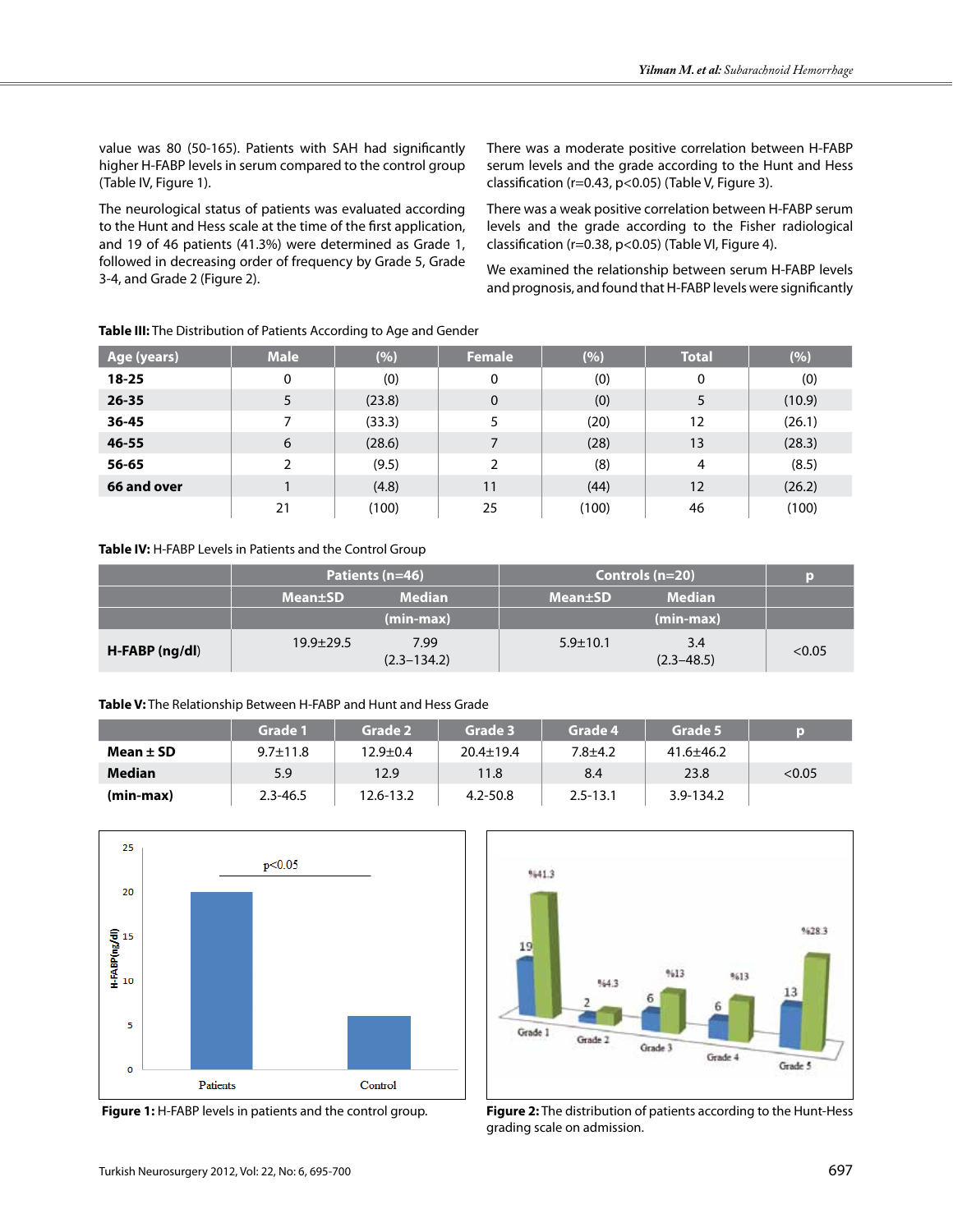higher in exitus patients than survivors (p<0.05) (Table VII, Figure 5).

The sensitivity and specificity of a serum H-FABP level ≥6 ng/dl indicating mortality were 83.3% and 42.9%, respectively. The positive predictive value was found as 48.4% and negative predictive value as 80%.



**Figure 3:** The relationship between H-FABP and Hunt-Hess grade.



**Figure 4:** The relationship between H-FABP and Fisher grade.

**Table VI:** The Relationship Between H-FABP and Fisher Grades

## **Discussion**

Subarachnoid hemorrhage (SAH) accounts for 1-7% of all strokes each year (6). It is known that in the United States, 30,000 people annually had SAH in the sixth decade due to cerebral aneurysm rupture (29). Hurtig et al. (11) and Kawasaki et al. (14) have reported a higher incidence of SAH in females than males. In addition, Kawasaki et al. (14) reported a mean age of 58.5  $\pm$  13.6 years in patients with SAH. In contrast to these studies, Kumral et al. (16) observed a higher percentage of SAH in male patients (59.3%) than female patients, and they reported that the mean age of patients was  $50.2 \pm 14$ years. In our study, we found that the rate of female patients with SAH was 53.3% and the mean age was  $53.8 \pm 16.2$  years. These results were consistent with the literature in terms of gender and age.

Rudehill et al. (24) reported the presence of ECG changes in 82% of the patients with SAH, while Sakr et al. (25) reported 66.7% of patients with SAH as having ECG changes without any cardiac abnormality. In the present study, we found ECG changes in 78% of the patients.

Heart-type fatty acid binding protein (H-FABP) is mainly released due to cardiac myositis. It is known that a small



**Figure 5:** Comparison of the prognosis of patients according to H-FABP level.

|               | <b>Grade 1</b> | Grade 2         | Grade 3      | Grade 4         |        |
|---------------|----------------|-----------------|--------------|-----------------|--------|
| Mean $\pm$ SD |                | $10.4 \pm 14.7$ | $10.6 + 9.4$ | $30.3 \pm 38.8$ |        |
| <b>Median</b> |                | 5.5             | 7.8          | 12.1            | < 0.05 |
| (min-max)     |                | $2.3 - 50.8$    | $2.8 - 37.5$ | $2.5 - 134.2$   |        |

**Table VII:** Comparison of the Prognosis of Patients According to H-FABP Level

|                  | Survivors (n=28) |                | Exitus $(n=18)$ |                 |        |
|------------------|------------------|----------------|-----------------|-----------------|--------|
|                  | Mean $\pm$ SD    | <b>Median</b>  | Mean $\pm$ SD   | <b>Median</b>   |        |
|                  |                  | $(min-max)$    |                 | $(min-max)$     |        |
| $H-FABP$ (ng/dl) | $12+13.5$        | 6.6            | $32.3 + 41.7$   | 13.1            | < 0.05 |
|                  |                  | $(2.3 - 50.8)$ |                 | $(2.4 - 134.2)$ |        |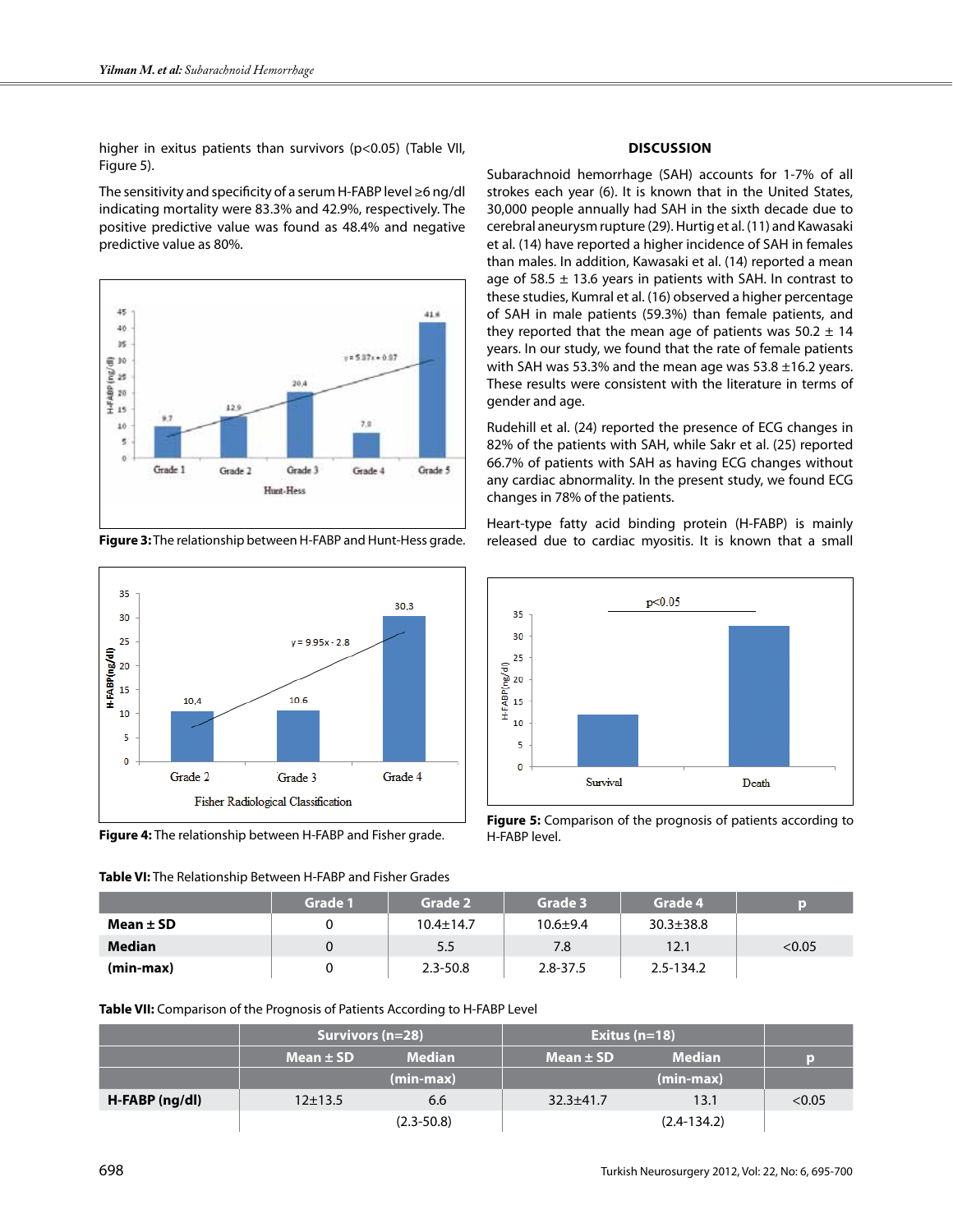amount is also released in skeletal muscle, distal tubular cells of the kidney, specific regions of the brain, lactating mammary glands, and the placenta. Recent developments suggest that FABPs can be used to evaluate brain damage. H-FABP is a potential new marker of brain damage (18). Wunderlich et al. (30) reported that H-FABP may be a rapid marker showing brain damage as well as clinical severity in ischemic stroke, and H-FABP reached the highest value within the first 3 hours after the onset of stroke. In another study, it was reported that after mild traumatic brain injury and electroconvulsive therapy, the serum H-FABP levels were significantly elevated (21). Zanier et al. (32) documented that H-FABP levels were significantly increased in cerebrospinal fluid after SAH. Zimmerman-Ivol et al. (34) reported that serum H-FABP levels significantly increase in ischemic and hemorrhagic strokes. Wunderlich et al. (30) reported H-FABP elevation in 45% of patients in their study. In our study, we found that mean serum H-FABP levels were 19.9±29.5 ng/dL in the patients with SAH versus 5.9±10.1 ng/dL in the control group. We can say that patients with SAH have significantly elevated serum H-FABP levels.

Although there are many classification systems for the evaluation of neurologic status in SAH patients, the Hunt and Hess classification is the most frequently used. We found that the mean grade according to the Hunt and Hess classification of our patients was 2.8. Zaroff et al. (33) reported a mean grade of 3.1 according to the Hunt and Hess classification, and the largest group (36.2%) was Grade 3. Shinoda et al. (27) reported that their largest group (26.2%) was Grade 2. Bozkus and Sarioglu (4) reported that Grade 1 SAH was more likely seen under the age of 40 (66%), and with an increase in age, this ratio fell to 30%. In our study, the largest group was determined as Grade 1 (41.3%). In the various studies, patients with Grades 1-3 (low grade) were defined as having a good prognosis, while those with Grades 4-5 (high grade) were defined as having a poor prognosis (17). Many neurosurgeons prefer not to operate on patients with poor prognosis because of the difficulty of the surgery, high mortality and morbidity, and low functional recovery (17). In different studies, patients with low grade have demonstrated better clinical results than those with high grade (5,31). Koivisto et al. (15) reported that patients with Grades 4-5 have increased morbidity and mortality after surgical and endovascular treatment.

The Fisher grading scale is the most common method used to evaluate the SAH based on the computed tomography appearance (7). Although the Fisher scale was developed to estimate the CVS in patients with SAH, it is reported to be correlated with clinical outcomes (19). Fisher et al. (7) also documented that an increase in the Fisher grade increases the rate of CVS. In one study, it was reported that the classification according to Hunt and Hess grade increases in direct proportion to increase in vasospasm (10). Goddard et al. (9) stated that the patient's neurological status at the time of arrival and the Fisher grade are effective on development of vasospasm. CVS has an important role in terms of mortality and morbidity, and is also considered to be among the factors that affect the clinical status of patients with SAH (2). To

our knowledge, there is currently no study in the literature examining the relationship between H-FABP and the Hunt and Hess or Fisher classification system. In this study, we found that there was a moderate positive correlation between serum H-FABP levels and grade according to the Hunt and Hess classification. There was also a weak positive correlation between serum H-FABP levels and grade according to the Fisher radiological classification. According to these results, indicating that H-FABP levels increase with increasing clinical severity, we think that H-FABP can be used as a new parameter for the evaluation of clinical severity and estimation of mortality in SAH.

#### **References**

- 1. Bailey WL, Loeser JD: Intracranial aneurysms. JAMA 216: 1993–1996, 1971
- 2. Barker FG, Heros RC: Clinical aspects of vasospasm. Neurosurg Clin N Am 1:277–288, 1990
- 3. Biller J, Godersky JC, Adams H: Management of aneurysmal SAH. Stroke 19:1300–1305, 1988
- 4. Bozkus H, Sarioglu AC: Subarachnoid hemorrhage in the elderly. Turk J Geriatrics Geriatri 2:167-172, 1999
- 5. Deruty R, Pelissou-Guyotat I, Mottolese C, Amat D, Bognar L: Level of consciousness and age as prognostic factors in aneurysmal SAH. Acta Neurochir 132:1–8, 1995
- 6. Feigin VL, Lawes CM, Bennett DA, Anderson CS: Stroke epidemiology: A review of population-based studies of incidence, prevalence, and case fatality in the late 20th century. Lancet Neurol 2:43–53, 2003
- 7. Fisher CM, Kistler JP, Davis JM: Relation of cerebral vasospasm to subarachnoid hemorrhage visualized by computerized tomographic scanning. Neurosurgery 6:1–9, 1980
- 8. Garraway WM, Whisnant JP, Furlan AJ, Phillips LH, Kurland LT, O'Fallon WM: The declining incidence of stroke. N Engl J Med 300:449–452, 1979
- 9. Goddard AJ, Raju PP, Gholkar A: Does the method of treatment of acutely ruptured intracranial aneurysms influence the incidence and duration of cerebral vasospasm and clinical outcome? J Neurol Neurosurg Psychiatry 75:868–872, 2004
- 10. Greenberg MS: Handbook of Neurosurgery, third ed., Lakeland. Florida: Greenberg Graphics Inc, 1994:711–752
- 11. Hurtig HI, Reiwich M: Clinical aspect of cerebrovascular disease. In Golde Sohn ES, Apple SH (Eds), Neurology. Philadelphia: Lea & Febiger, 1977:769–811
- 12. Kassell NF, Drake CG: Review of the management of saccular aneurysms. Neurol Clin 1:73–86, 1983
- 13. Kassell NF, Torner JC, Haley EC Jr, Jane JA, Adams HP, Kongable GL: The International Cooperative Study on the Timing of Aneurysm Surgery. Part 1: Overall management results. J Neurosurg 73:18–36, 1990
- 14. Kawasaki T, Azuma A, Sawada T, Sugihara H, Kuribayashi T, Satoh M, Shimizu Y, Nakagawa M: Electrocardiographic score as a predictor of mortality after subarachnoid hemorrhage. Circ J 66:567–570, 2002